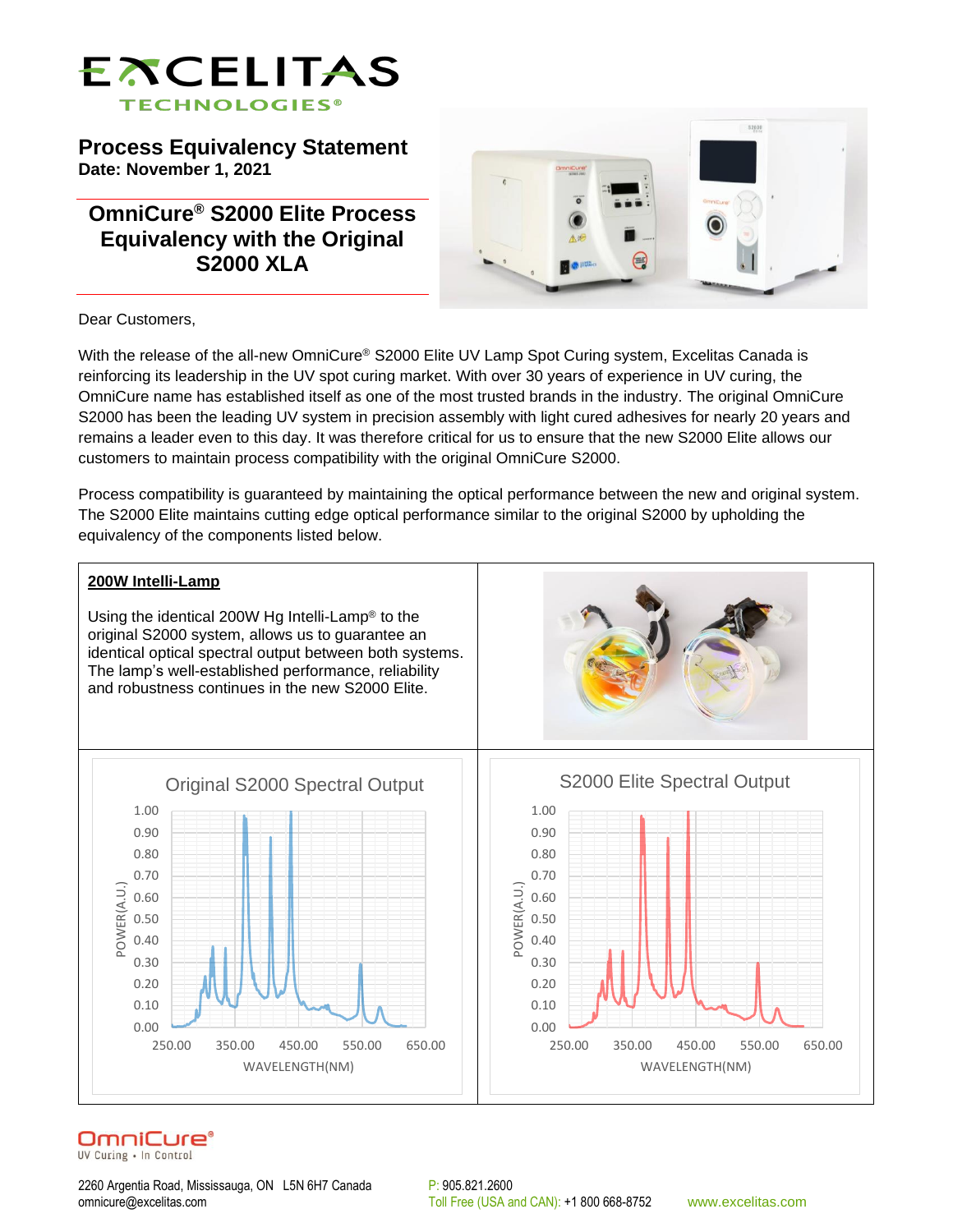

# **Optical Bandpass Filters**

Matching optical bandpass filter selection is available between the S2000 Elite and the original S2000. The exact same optical filters were packaged into a robust and field replaceable cartridge form factor, guaranteeing an identical spectral response when mated to the 200W Intelli-Lamp.



#### **Optical Performance**

The optical trains in the S2000 Elite and original S2000 are identical – resulting in a same & consistent optical performance. In addition, the S2000 Elite utilizes the same Closed-Loop Feedback technology as the original S2000 – which delivers an equal stabilized optical output.



### **Light Delivery Accessories**

The Light Delivery accessories used in the original S2000 are fully compatible with S2000 Elite. Specifically, the Liquid Light Guides and the High Power Fiber Light Guides as well as various adapters maintain compatibility with the S2000 Elite.





2260 Argentia Road, Mississauga, ON L5N 6H7 Canada P: 905.821.2600